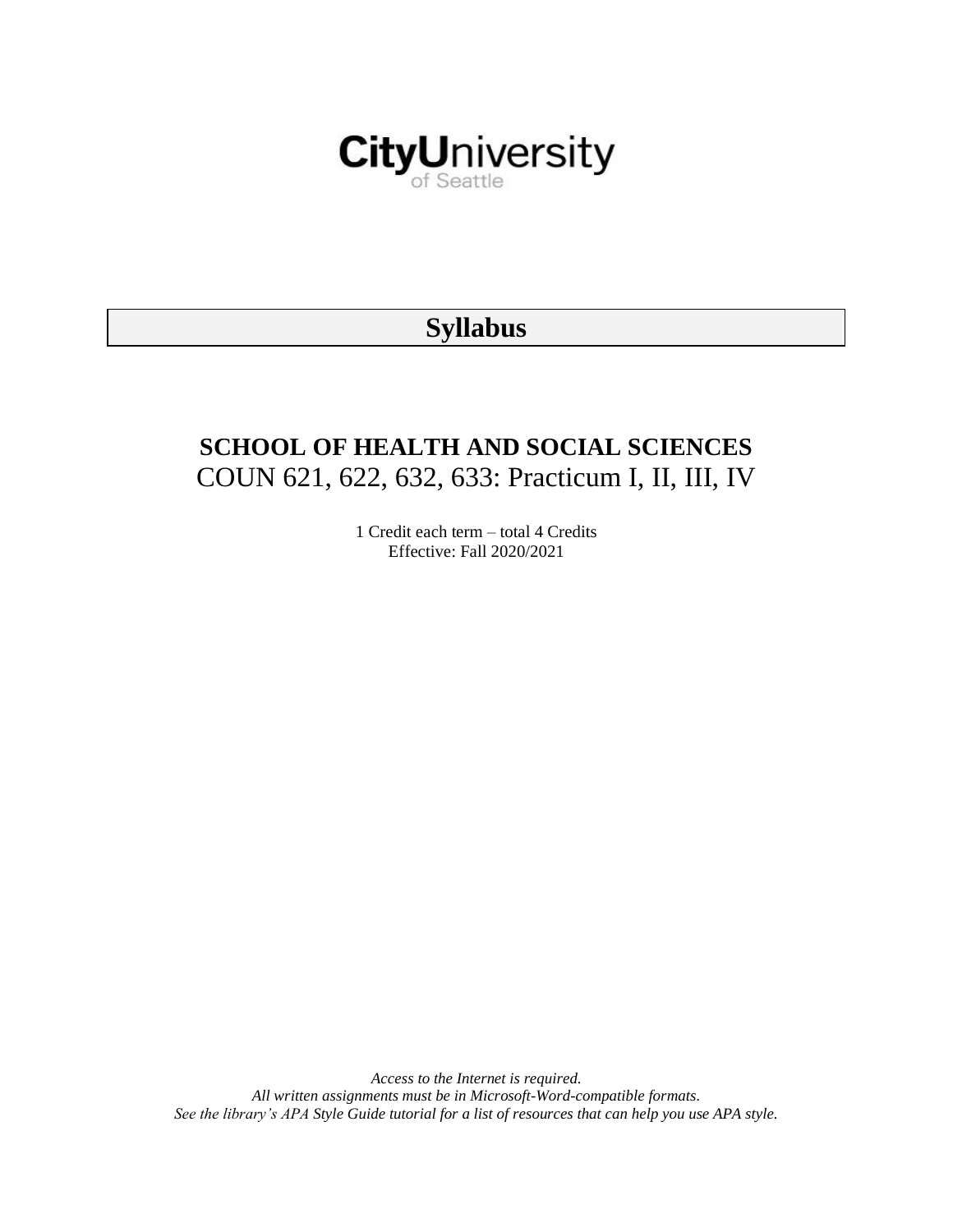# **FACULTY**

Faculty Name: FACULTY NAME

Contact Information: CONTACT INFORMATION

## [INSTRUCTOR MAY INSERT PERSONAL MESSAGE IF DESIRED]

# **COURSE DESCRIPTION**

This is a first course of a four-part practicum sequence (COUN 621, 622, 632, 633). For the entire Practicum sequence, students complete a minimum of 100 total hours including a minimum of 40 direct hours of client contact at a program-approved site. A Practicum contract is signed at the beginning of the field experience by the site supervisor, student, and conferred by the Director of Training. Students will meet for an average 1 hour weekly with a site supervisor for individual/triadic supervision, and on average 1.5 hours weekly with their practicum course instructor for group supervision. The student will carry professional liability insurance and abide by the ACA Code of Ethics. Students are expected to use and complete the forms included in the MAC Clinical Training Manual. Methods of instruction primarily feature in-class face-to-face learning. Grading for this course is Pass/Fail. To pass, students must meet minimum performance requirements and submit all assignments by the due date. Additionally, students will engage in a Social Justice activity(ies) for a minimum of 40 hours during the

Practicum and/or Internship experience.

Methods of instruction primarily feature: in-class face-to-face learning in addition to site clinical work.

# **COURSE RESOURCES**

- Allen, V. B. (1986). A historical perspective of the AACD ethics committee. *Journal of Counseling and Development. 64(1)*. 293.
- American Psychiatric Association. (2013). *Diagnostic and statistical manual of mental disorders* (5th Ed.). American Psychiatric Association.
- American Psychological Association (2020). *Publication Manual of the American Psychological Association (7th Ed).* American Psychological Association.

Courtland, L. C. (2018). Counseling for social justice (3rd Ed). American Counseling Association.

[www.counseling.org](http://www.counseling.org/) American Counseling Association website: [www.counseling.org](http://www.counseling.org/)

Mental Health History: <https://newyorkbehavioralhealth.com/history-mental-health-counseling-i>

"The Ways Paradigm: a tool for clinical reflection:" <https://psychbc.com/clinical-blog/the-ways-paradigm-a-tool-for-clinical-reflection>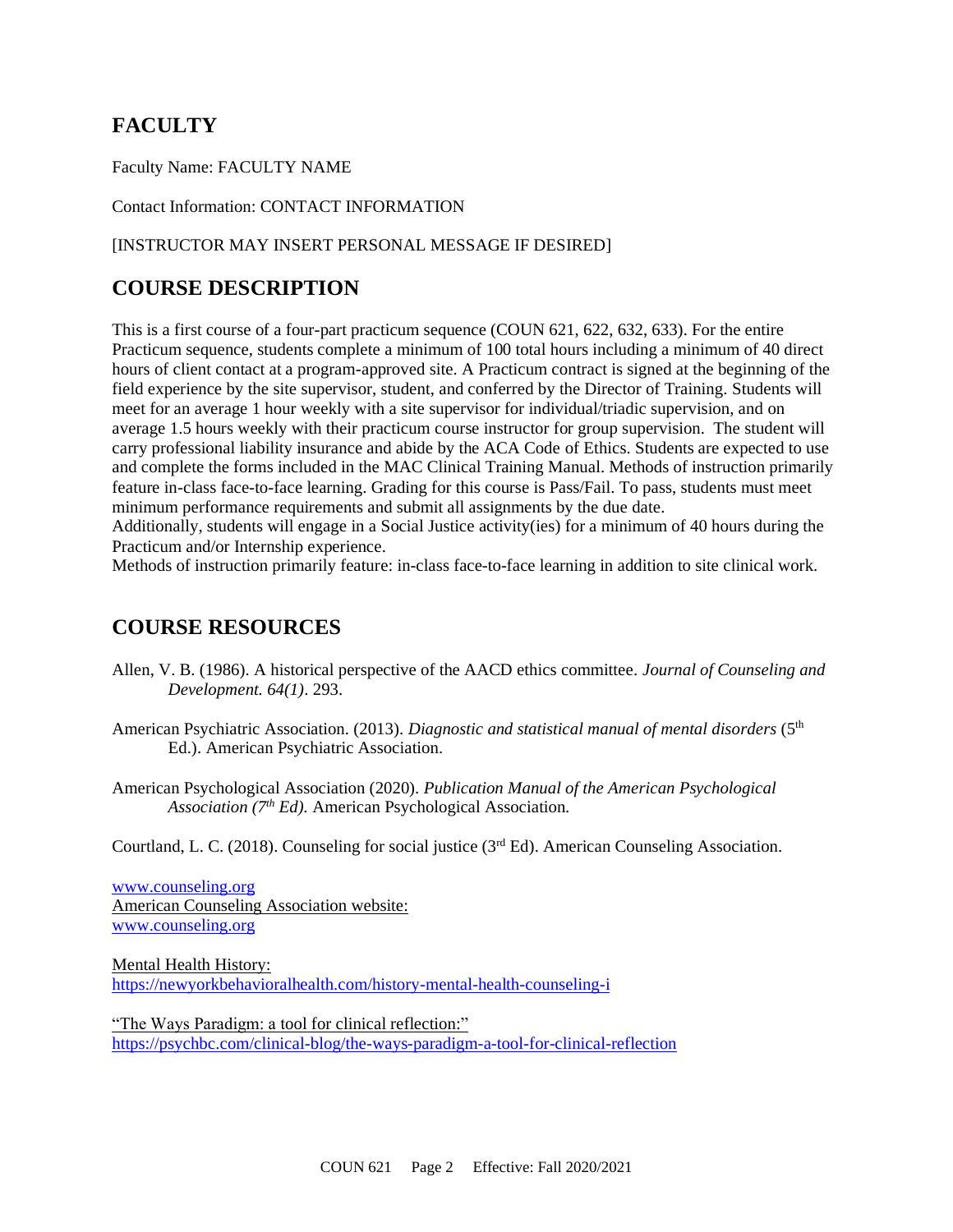Required and recommended resources to complete coursework and assignments are also found on the course [Reading List.](https://nam03.safelinks.protection.outlook.com/?url=https%3A%2F%2Fcityu.alma.exlibrisgroup.com%2Fleganto%2Flogin%3Fauth%3DSAML&data=04%7C01%7CMMara%40cityu.edu%7C70673ce0fe0144040eda08d87472e204%7Cb3fa96d9f5154662add763d854e39e63%7C1%7C0%7C637387384066198115%7CUnknown%7CTWFpbGZsb3d8eyJWIjoiMC4wLjAwMDAiLCJQIjoiV2luMzIiLCJBTiI6Ik1haWwiLCJXVCI6Mn0%3D%7C1000&sdata=JbwP%2Fm5Q%2BMgIUWa%2FXceos%2BoiLv0DX%2B%2FL%2BNGNMbX9P8E%3D&reserved=0) The reading list can be found under Course Information in Blackboard as well as from the library homepage.

Note: Required resources that must be purchased by the student are tagged "Purchase from a vendor of your choosing." Required resources with a direct link, "Available through CityU Library", are available at no cost to students.

# **COURSE OUTCOMES throughout the Practicum sequence (COs)**

Throughout the Practicum experience, learners:

- a) Recognize and apply professional ethical standards including clear and appropriate relationships with clients, colleagues and the community;
- b) Collaborate with people of diverse ethnicity, culture, gender, sexual orientation, physical ability, religious beliefs, and socioeconomic status;
- c) Establish a commitment to professional development through continuing education, clinical supervision, self-reflection, and consultation with peers;
- d) Establish and maintain effective counseling relationships, and employs counseling techniques that are consistent with the selected theoretical approach;
- e) Gather information to assess needs and next steps in the counseling process, including assessment for suicide/homicide risk and reporting requirements for abuse/neglect;
- f) Produces written communication that meets professional standards; and
- g) Social justice counseling competencies through gaining a systemic understanding for the influence of client cultural background in presenting problems and the role of counselors in promoting social justice and the well-being of the greater community.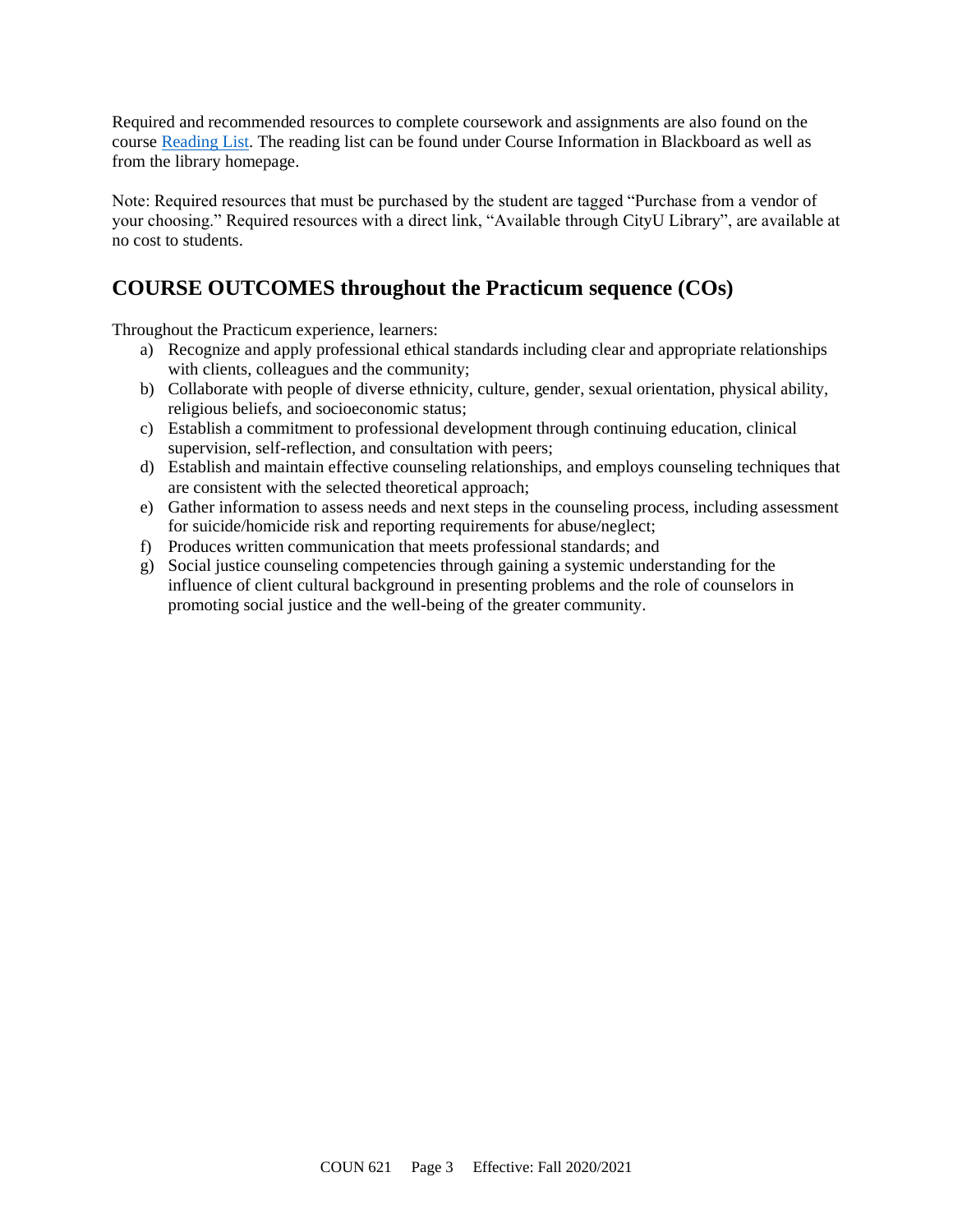# **PROGRAM OUTCOMES (PLOs)**

## **1. Professional Counseling Orientation and Ethical Practice**

Demonstrates understanding and applies professional ethical standards including clear and appropriate relationships with clients, colleagues, and the community.

### **2. Social and Cultural Diversity**

Collaborates with people of diverse ethnicity, culture, gender identity, sexual identity, physical ability, religious beliefs, and socioeconomic status through a lens of social justice and advocacy.

## **3. Human Growth and Development**

Develops understanding and awareness into what impacts personal development through a lens of resiliency and wellness for clients across the lifespan.

## **4. Career Development**

Demonstrates knowledge and working application of career development in counseling practice.

## **5. Counseling and Helping Relationships**

Establishes and maintains effective counseling relationships, and employs theoretically grounded counseling techniques.

## **6. Group Counseling and Group Work**

Applies methods, skills, and other group approaches in a multicultural society using theories of group counseling, principles of group dynamics, facilitation styles, and direct experiences.

## **7. Assessment and Testing**

Gathers information to assess needs and next steps in the counseling process, including assessment for suicide/homicide risk and reporting requirements for abuse/ neglect of vulnerable populations.

## **8. Research and Program Evaluation**

Locates resources and critically evaluates research related to core areas of counseling to incorporate into clinical practice.

## **9. Social Justice**

Demonstrates systemic understanding of the role of counselors in promoting social justice for the wellbeing of the greater community.

## **Specialty Areas:**

## **10. Addiction Counseling**

Demonstrates knowledge and abilities to identify presenting symptoms and differential diagnoses including co-occurring disorders incorporated into the American Society of Addiction Medicine (ASAM) six-dimensional assessment model with appropriate theoretical-based treatment planning including interventions for projected outcomes.

## **11. Clinical Mental Health Counseling**

Applies counseling theory to client presenting problems and diagnoses, including co-occurring disorders, with appropriate theoretical-based treatment planning and interventions for projected outcomes.

## **12. Marriage, Couple, and Family Counseling**

Applies family systems theory to client(s) presenting problems and diagnoses.

## **13. Professional School Counseling**

Demonstrates understanding and application of collaborative work with school and community resources to implement a K-12 comprehensive counseling program.

(Note: KPI-F: Formative/First Assessment, KPI-S: Summative/Second Assessment; where applicable)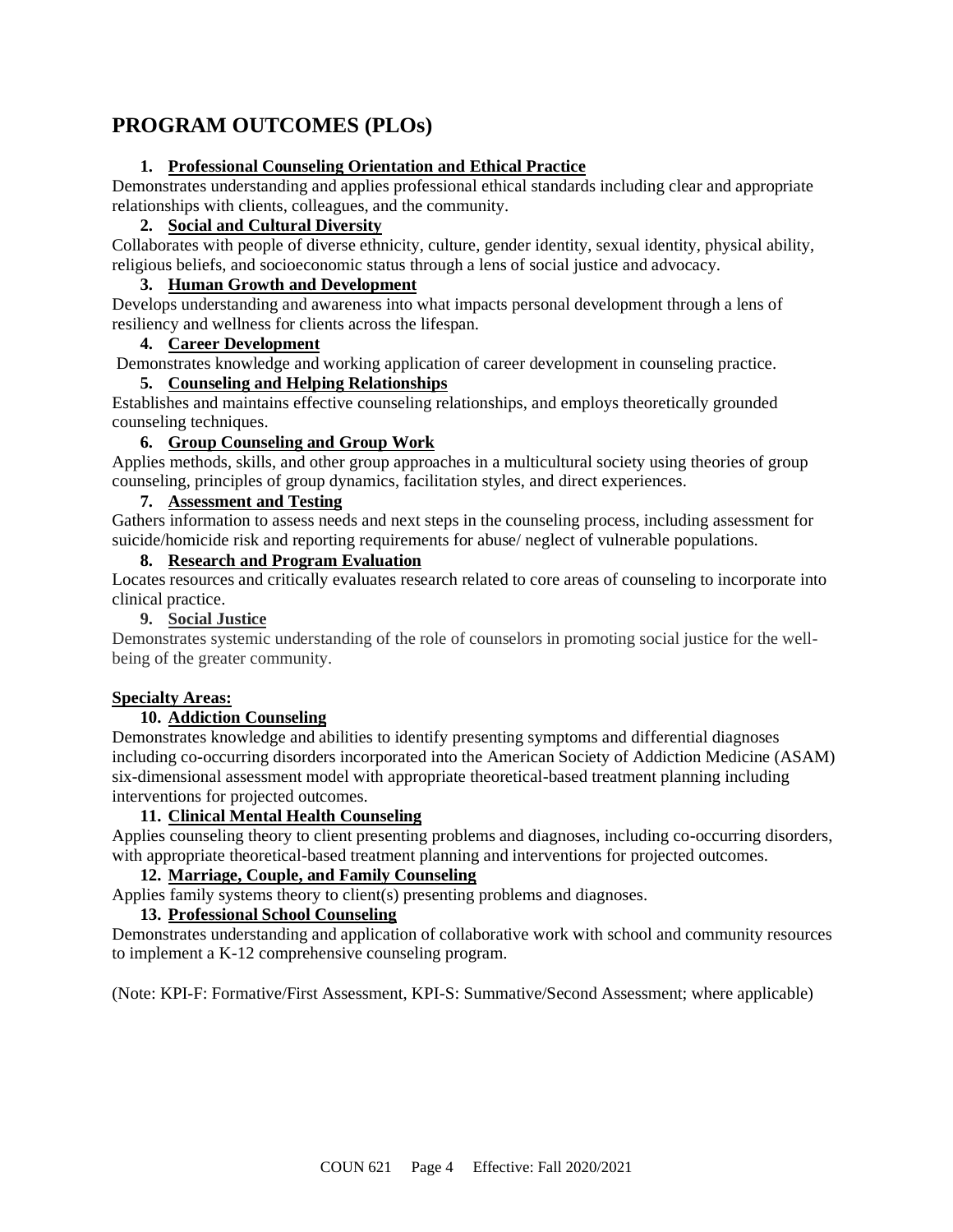## **CACREP STANDARDS**

CACREP Entry Standards: Section 2. F.

1.a. History and philosophy of the counseling profession and its specialty areas

1.c. Counselors' roles and responsibilities as members of interdisciplinary community outreach and emergency management response teams

1.d. The role and process of the professional counselor advocating on behalf of the profession

1.e. Advocacy processes needed to address institutional and social barriers that impede access, equity, and success for clients

1.f. Professional counseling organizations, including member benefits, activities, services to members, and current issues

1.h, Current labor market information relevant to opportunities for practice within the counseling profession

1.i. Ethical standards of professional counseling organizations and credentialing bodies, and applications of ethical and legal considerations in professional counseling

1.m The role of counseling supervision in the profession

2.b. Theories and models of multicultural counseling, cultural identity development, and social justice and advocacy

2.h. Strategies for identifying and eliminating barriers, prejudices, and processes of intentional and unintentional oppression and discrimination

5.e. The impact of technology on the counseling process

5.l. Suicide prevention models and strategies

7.c. Procedures for assessing risk of aggression or danger to others, self-inflicted harm, or suicide

7.d. Procedures for identifying trauma and abuse and for reporting abuse CMHC Specialty

1.a. History and development of clinical mental health counseling

2.a. Roles and settings of clinical mental health counselors

2.i. Legislation and government policy relevant to clinical mental health counseling

2.k. Professional organizations, preparation standards, and credentials relevant to the practice of clinical mental health counseling

3.e. Strategies to advocate for persons with mental health issues

MCFC Specialty

2.p. Record keeping, third party reimbursement, and other practice and management considerations in marriage, couple and family counseling

3.e. Strategies for interfacing with the legal system relevant to marriage, couple, and family counseling

AC Specialty

2.f. Role of wellness and spirituality in the addiction recovery process

- 2.k. Professional organizations, preparation standards, and credentials relevant to the practice of addiction counseling
- 2.m. Record keeping, third party reimbursement, and other practice and management considerations in addiction counseling

PSC Specialty

2.f. Competencies to advocate for school counseling roles

2.j. Qualities and styles of effective leadership in schools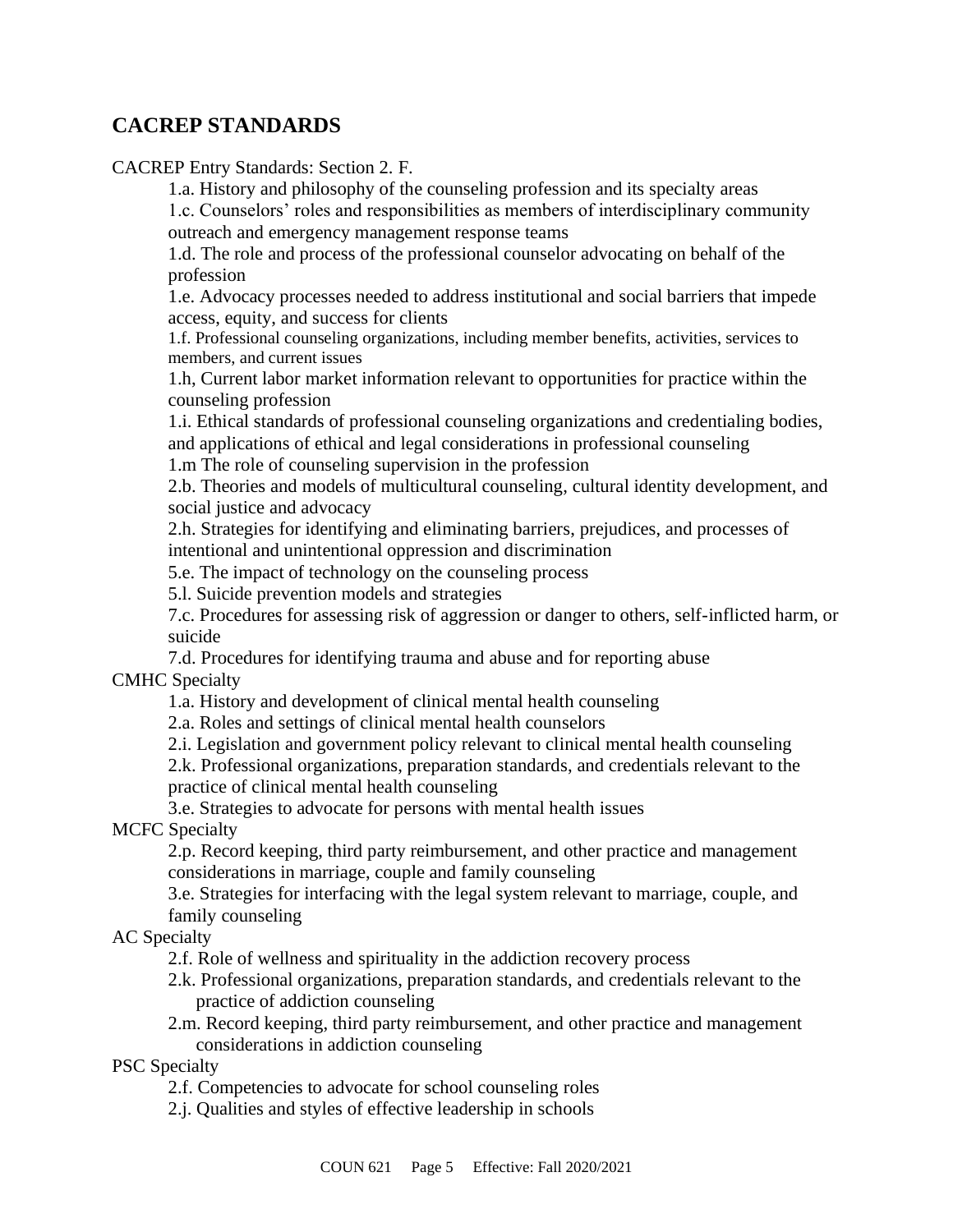- 2.k. Community resources and referral sources
- 2.l. Professional organizations, preparation standards, and credentials relevant to the practice of school counseling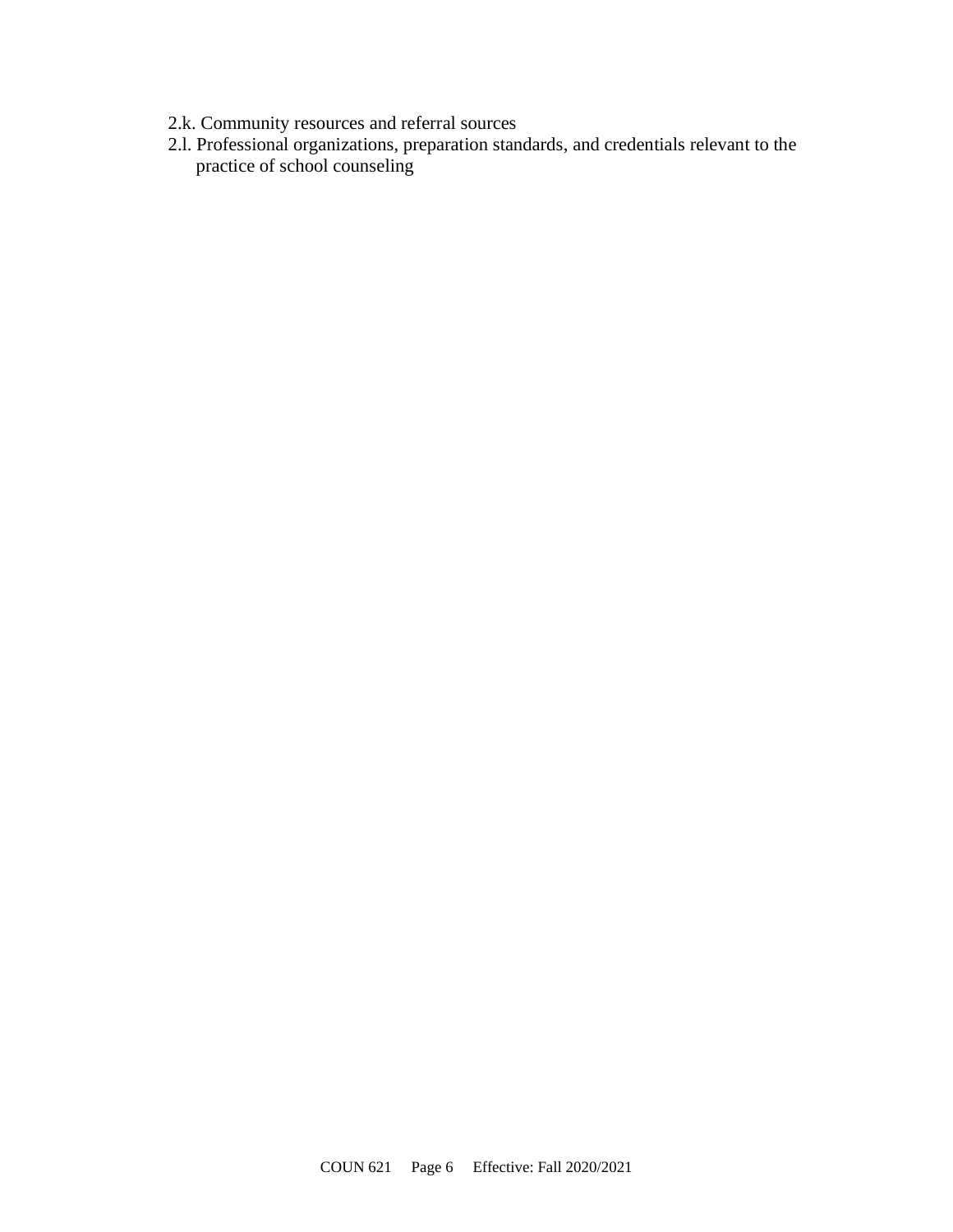# **Course Objectives Matrix:**

| Course                        | $\cos$           | <b>PLOs</b> |                      | <b>CACREP CACREP</b> | CACREP CACREP CACREP |           |            |
|-------------------------------|------------------|-------------|----------------------|----------------------|----------------------|-----------|------------|
| Activity/Assignment           |                  |             | Core                 | <b>CMHC</b>          | <b>MCFC</b>          | AC        | <b>PSC</b> |
| Assign $2-$<br>1.             | (b), c), g)      | $2-(KPI-F)$ |                      |                      |                      |           |            |
| Bi-Weekly Journal             |                  |             |                      |                      |                      |           |            |
| Assign 4-<br>2.               | a), c), d), e),  | $5-(KPI-F)$ |                      | 2.m                  |                      |           |            |
| <b>Practicum Student</b>      | f                |             |                      |                      |                      |           |            |
| Evaluations                   |                  |             |                      |                      |                      |           |            |
| (Practicum Site)              |                  |             |                      |                      |                      |           |            |
| and Social Justice            |                  |             |                      |                      |                      |           |            |
| Site)                         |                  |             |                      |                      |                      |           |            |
| 3.<br>Assign 5-               | (b), g)          | $9-(KPI-F)$ | 1.e                  |                      |                      |           |            |
| <b>Social Justice</b>         |                  |             |                      |                      |                      |           |            |
| <b>Case Presentation</b>      |                  |             |                      |                      |                      |           |            |
| of Volunteer Site             |                  |             |                      |                      |                      |           |            |
| <b>Required Reading</b><br>4. | g)               |             | 1.a, 1.d,            | 1.a, 2.a,            |                      |           |            |
| Allen (1986);                 |                  |             | 1.e, 2.b,            | 3.e                  |                      |           |            |
| Courtland (2018)              |                  |             | 2.h                  |                      |                      |           |            |
| Class Activities -<br>5.      | a), c, d, f, $g$ |             |                      | 1.a, 1.c, 2.i, 2.m,  | 2.p, 3.c             | 2.f, 2.k, | 2.f, 2.j,  |
|                               |                  |             | 1.d, 1.e, 3.c, 3.d,  |                      |                      | 2.m       | 2.k, 2.l,  |
|                               |                  |             | 1.f, 1.h, $\beta$ .e |                      |                      |           |            |
|                               |                  |             | 1.i, 2.b,            |                      |                      |           |            |
|                               |                  |             | 2.h, 2.k,            |                      |                      |           |            |
|                               |                  |             | 2.m, 5.e,            |                      |                      |           |            |
|                               |                  |             | 5.l, 7.c             |                      |                      |           |            |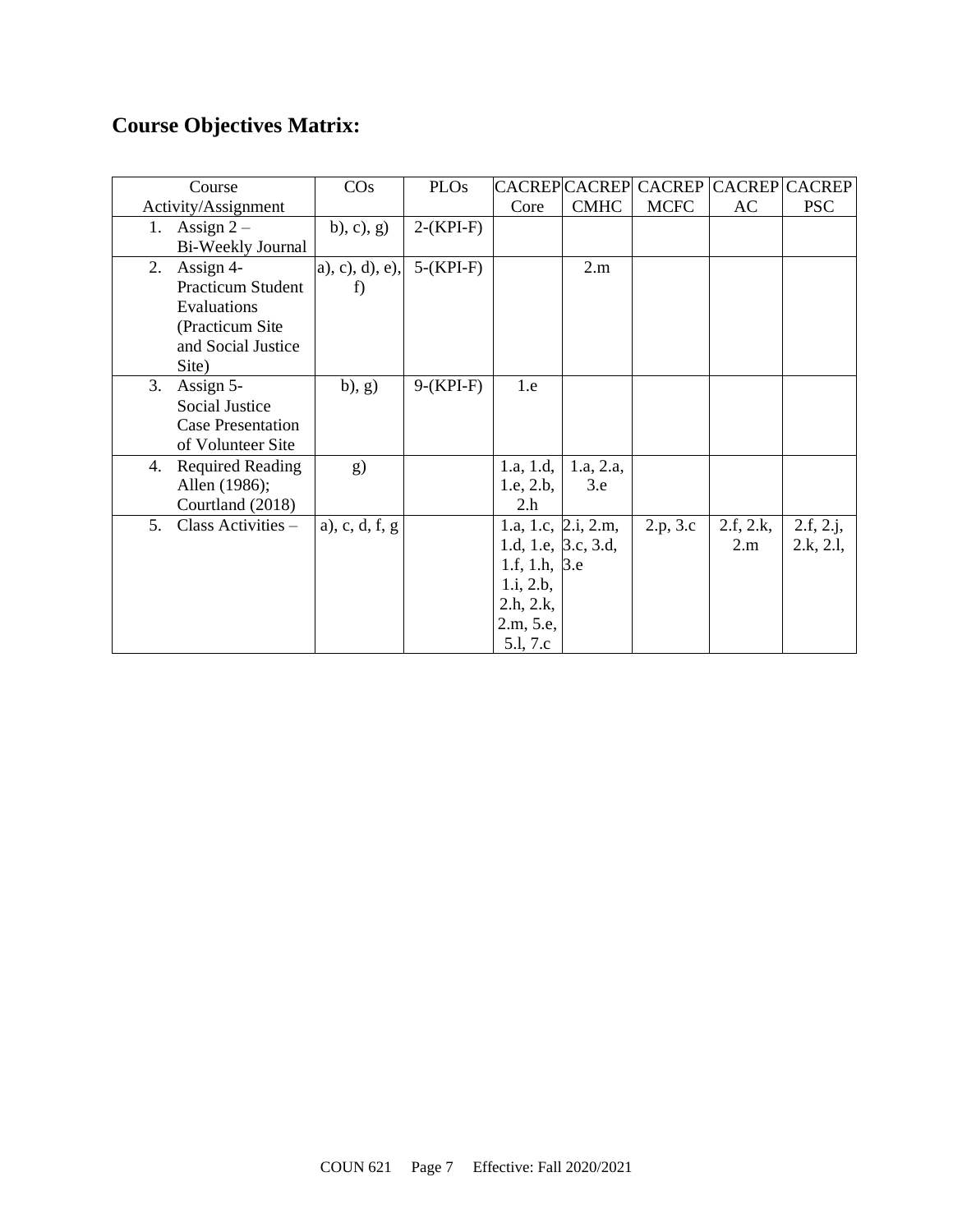# **Course Schedule**

(Specific topics and class activities will be scheduled each term by the Practicum course instructor)

| <b>WEEKS/DATE</b> | Topic/Activity | <b>Readings</b><br>before class | <b>Class Activity</b> | <b>Assignments</b>                                                                    |
|-------------------|----------------|---------------------------------|-----------------------|---------------------------------------------------------------------------------------|
| Week 1            |                |                                 |                       |                                                                                       |
| Week 2            |                |                                 |                       | Due: Journal Entry;<br>Weekly Hour Logs                                               |
| Week 3            |                |                                 |                       |                                                                                       |
| Week 4            |                |                                 |                       | Due: Journal Entry                                                                    |
| Week 5            |                |                                 |                       |                                                                                       |
| Week 6            |                |                                 |                       | Due: Journal Entry;<br><b>Weekly Hour Logs</b>                                        |
| Week 7            |                |                                 |                       |                                                                                       |
| Week 8            |                |                                 |                       | Due: Journal Entry                                                                    |
| Week 9            |                |                                 |                       |                                                                                       |
| Week 10           |                |                                 |                       | Due: Journal Entry;<br>Weekly Hour Logs;<br>Final Signed Hour<br>Logs and Evaluations |

## **Required Course reflection topics throughout the Practicum four term sequence:**

- 1. Website and Allen, V. B. (1986) related to the History of the Counseling Profession and Ethics.
- 2. Professional ethical and legal clinical issues (relevant to specialty areas: CMHC, MCFC, AC, PSC)
- 3. Suicide assessment/prevention (handouts)
- 4. Social Justice related issues including ethics (review Courtland, C. (2018).
- 5. Client and profession advocacy issues (review Courtland, C. (2018).
- 6. Competency, licensing, and certification related issues (all specialty areas)
- 7. Clinical documentation (including  $3<sup>rd</sup>$  party reimbursement, and other practice/management issues)
- 8. Strategies for interfacing with integrated behavioral health care professionals
- 9. Trauma and abuse related issues
- 10. Wellness activities
- 11. Post-degree specialty counseling areas

**Standards met with required Practicum readings, in-class discussions, and class activities (verified through Reflection Papers from in-class discussions throughout the Practicum Series):**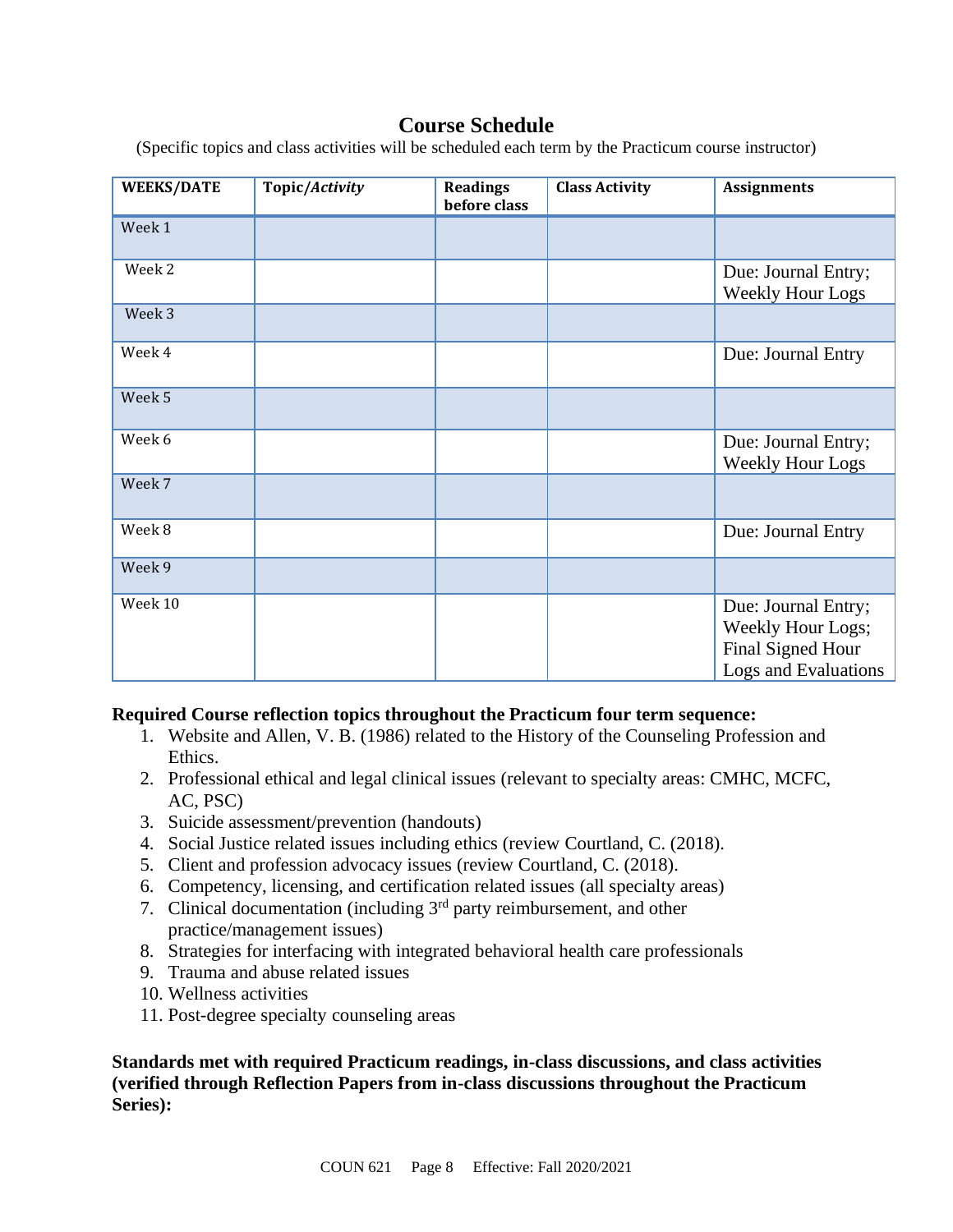CO: a, c, d, f, g PLO: n/a CACREP Core: 1.a, 1.c, 1.d, 1.e, 1.f, 1.h, 1.i, 1.m, 2.b, 2.h, 2.k, 5.e, 5.1, 7.c CMHC: 2.i, 2.m, 3.d, 3.e MCFC: 2.p, 3.e AC: 2.f, 2.k, 2.m PSC: 2.f, 2.j, 2.k, 2.l

# **THE FOLLOWING IS DIVIDED INTO FOUR MAIN SECTIONS:**

- Practicum Successful Completion Requirements
- Social Justice Activity
- Additional Practicum Assignments Throughout the Practicum Sequence
- Completed Requirements during Practicum III and/or IV
- Additional Reflection Papers Topics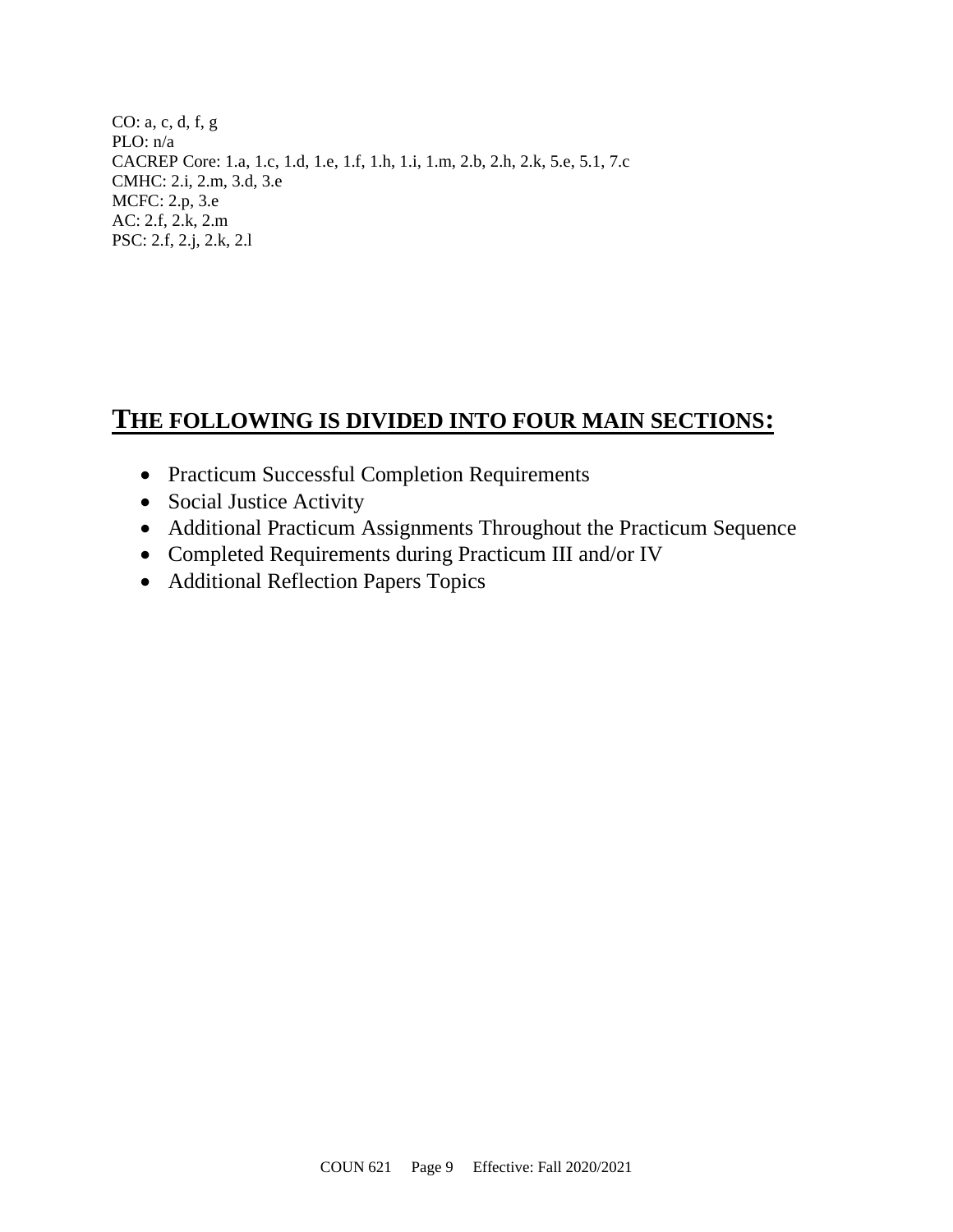# **PRACTICUM SUCCESSFUL COMPLETION REQUIREMENTS**

In order to successfully complete the Practicum training portion of the MAC program, each student must complete the following over the course of the four Practicum terms. All required forms are available through the MAC program's on-line Blackboard course shells. All of the following documents must be submitted through each student's personal "Portfolio" Blackboard shell in the appropriate related folders.

## **Initial Required Documents (completed prior to starting clinical work):**

- 1. ACA Membership including the Liability Insurance (kept "active").
- 2. Professional Resume (updated working with the university's Career Center).
- 3. Fully completed/conferred/signed Practicum Site Contract.
- 4. Signed/dated Washington's Unprofessional Conduct ordinance ((RCW 18.130.180).
- 5. Site Supervisor's verified credentials
	- i. A completed Credential Verification Form, found in the Clinical Training Manual;
	- ii. A copy of the site supervisor's professional license, documenting at least two years of licensure;
	- iii. A copy of the site supervisor's training in clinical supervision. If the site supervisor has not received this training, the site supervisor may complete an online video training on clinical supervision provided by the MAC program.

## **Final Documents/Activities to successfully complete Practicum and advance to Internship:**

- 1. Completed and signed by all parties Clinical Practicum IV term End Hour-log demonstrating that the student met all the minimum hour requirements (Minimum of 100 overall clinical hours including a minimum of 40 direct client contact hours).
- 2. Successful Completion of Video/Audio Case Presentation of client demonstrating passing application of basic essential counseling skills (during Practicum III or IV).
- 3. Completed and signed with successful passing:
	- a. Practicum Site Supervisor's Clinical Evaluation of Student (accumulative scores of 3 or higher).
	- b. Practicum Site Supervisor's Disposition Evaluation of Student ((accumulative scores of 3 or higher).
	- c. Practicum IV Seminar Leader's Clinical Evaluation of Student (accumulative scores of 3 or higher).
	- d. Practicum IV Seminar Leader's Disposition Evaluation of Student (accumulative scores of 3 or higher).
	- e. Completed Evaluations by the student:
		- i. Practicum Student's Evaluation of Site Supervisor.
		- ii. Practicum Students Evaluation of Site.
- 4. Student's Final Reflection Paper discussing Practicum Objectives from the Original Clinical Practicum Contract and how these Objectives were met or not met.

### **All of the above must be fully completed and documents submitted in order to advance to Internship.**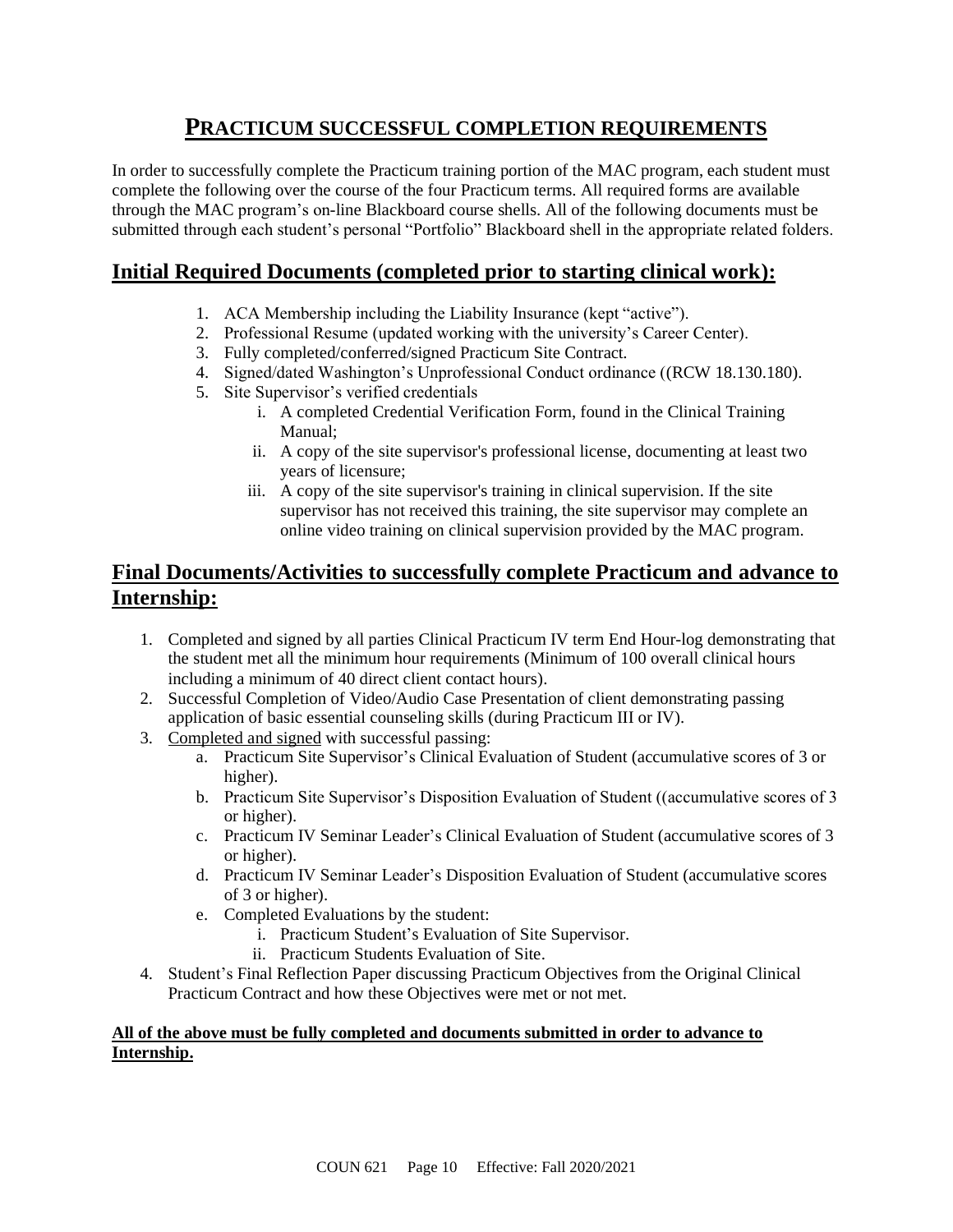# **SOCIAL JUSTICE ACTIVITY**

As an integral part of City University of Seattle's Masters of Arts in Counseling programs, students are to become involved in at least one Social Justice Activity during their practicum and/or internship training. It is highly suggested that this is completed during practicum, though allowances may be made for completion during internship. A minimum of 40 service hours of approved volunteer work over a minimum of two terms is required. For each approved volunteer activity, a site coordinator must provide their contact information and agree to provide term-end verification of hours served and a disposition evaluation of the student. The required site coordinator's information will be included in the monthly and term-end hour-log form provided in the Training Manual. Specific information about this Social Justice Activity will be discuss during Practicum I.

- 1. The following links are current lists of known Social Justice sites. This is not complete and may not be up to date related to the contact information. Additional sites can be added with the approval of the course seminar leader and/or Director of Training.
	- a. [Practicum Volunteer Sites.docx](https://courses.cityu.edu/bbcswebdav/pid-9891824-dt-content-rid-51047526_1/xid-51047526_1)
	- b. <https://psych.uw.edu/undergraduate/psych-497/opportunities>
- 2. At the end of each term, the site coordinator must sign-off on the Term-End hour log and provide a signed Student Disposition Evaluation for each student.
- 3. The above forms will be submitted through the designated submission folder in each student's Blackboard Portfolio.

| <i>Components</i>                          | % of Grade  |
|--------------------------------------------|-------------|
| All required documentation as listed above | 100%        |
| <b>TOTAL</b>                               | <b>100%</b> |

## **Social Justice Case Presentation of Social Justice Site**

 $CO: b$ , g) PLO: 9-(KPI-F) CACREP Core: 1.e CMHC; n/a MCFC: n/a  $AC: n/a$ PSC: n/a

Towards the end of the Social Justice site experience, each student will provide an oral presentation during the seminar class to address the following:

- 1. What collaborative work they did at the site specific to people of diverse ethnicity, culture, gender, sexual orientation, physical ability, religious beliefs, and socioeconomic status;
- 2. A discussion of their understanding related to social justice competencies through their experience related to a systemic understanding for the influence of client cultural background in presenting problems and the role of counselors in promoting social justice and the well-being of the greater community;
- 3. What advocacy processes they found needed and/or engaged in to address institutional and social barriers that impede access, equity, and success for clients.

Students will provide an outline document for this oral case presentation to submit through their Blackboard Portfolio in the designated folder prior to their presentation. A template will be provided.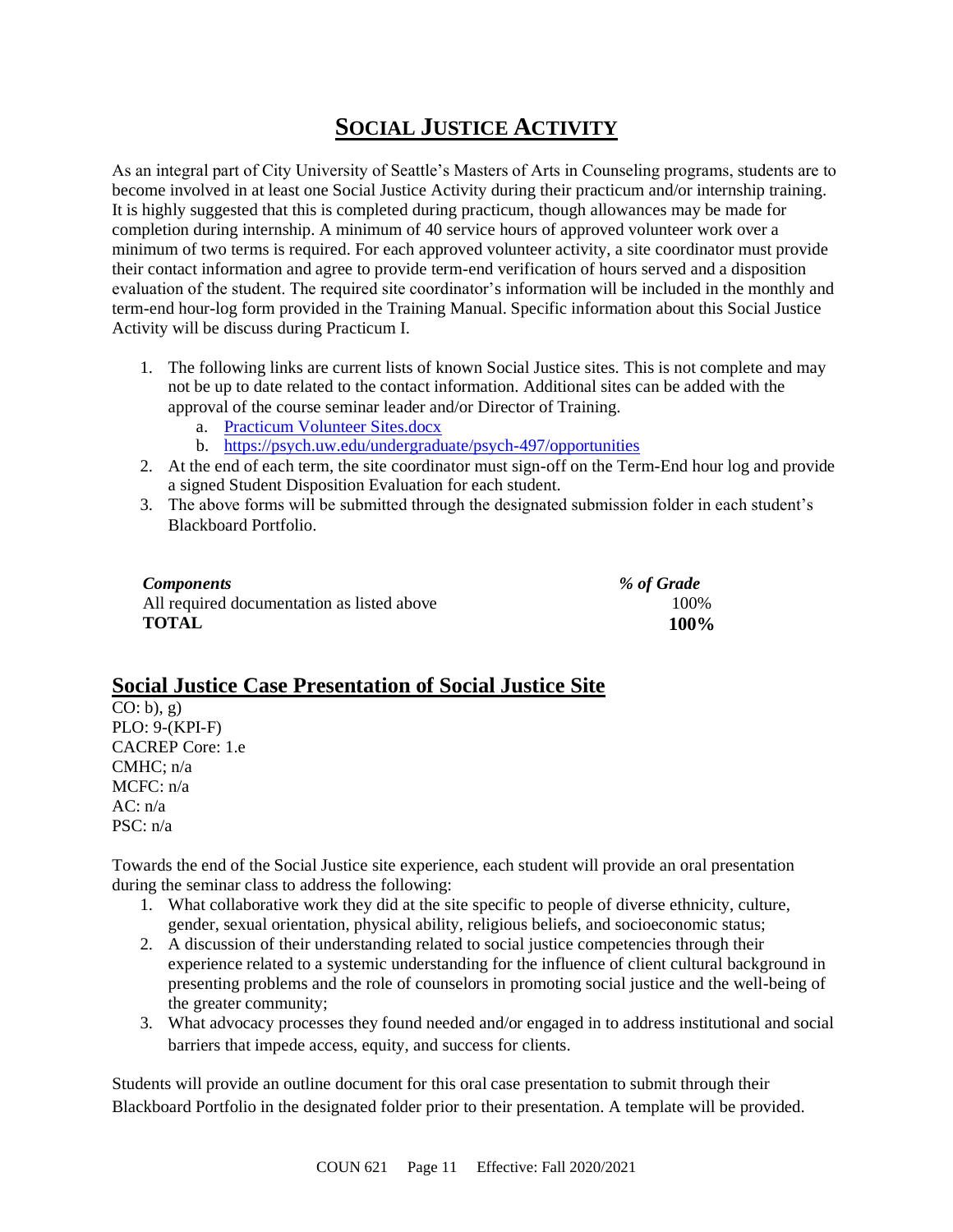# **ADDITIONAL PRACTICUM ASSIGNMENTS THROUGHOUT THE PRACTICUM SEQUENCE**

The following are additional assignments and/or activities span the entire Practicum experience. These assignments are to be submitted through each student's Blackboard portfolio. By the end of Practicum IV, all of the following as well as the above required Practicum Clinical documents must be located in each student's Blackboard Portfolio.

## **Bi-Weekly Journal (On-going each term)**

CO: b, c, g PLO: 2-(KPI-F) CACREP Core: n/a  $CMHC: n/a$  $MCFC: n/a$  $AC: n/a$ PSC: n/a

Students will write and submit biweekly journals of clinical work, social justice activities, and personal reflections to their overall progress through the program. Each bi-weekly journal is expected to be 1 to 3 pages in length. Journals are Not to include any third-party Identifying information (especially actual names). This includes, but not limited to: clients, peers, instructors, family members and friends. Pseudo names and/or identifying the relationship with the student is allowed (e.g. instructor, peer, sister, friend).

Each student will receive full credit for this assignment, provided the journals are turned in by the designated due date.

The Bi-Monthly Journal includes the following three parts. If the student is not specifically engaged in a specific area of reflection (**\***Clinical and/or social justice activity), then a simple comment of "I am not active in this activity currently" is sufficient. All journal bi-monthly entries must include "Part 3: Additional General Reflections."

### **Part 1: Clinical Work Entries\***

Brief reflections on client sessions where you notice specific transference and counter-transference:

- $\triangleright$  Specific situations and events you address with each client
- $\triangleright$  Explore the stimulus, basis, and content of your emotional responses and counter-transference with your clients or transference from the client towards you.

Reflections from your client work for each journal:

- Assess the level and content of your personal and professional growth and development as it relates to your client work
- $\triangleright$  Note ideas for discussion of additional study that arise for you as you work with your clients
- Record your response to feedback from supervisors, instructors, and peers

### **Part 2: Social Justice Activity\***

When journaling your social justice activity, speak to the following aspects in your journal (remember: that this is about being present with a person vs. sitting with them as a "client").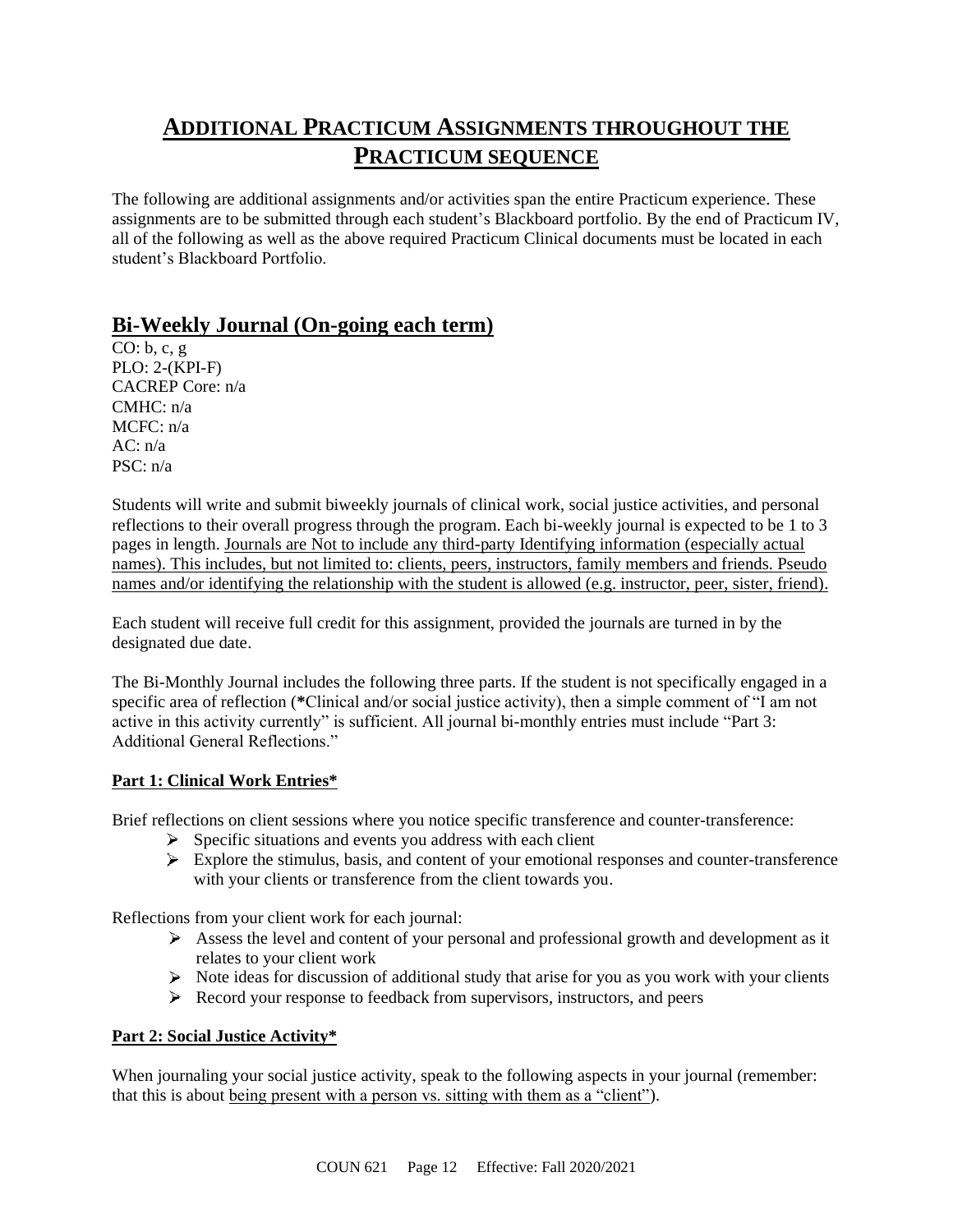- $\triangleright$  What did you notice for yourself or for the others you spent time with?
- $\triangleright$  In what ways do you feel you were an advocate or support for the person you spent time with?
- $\triangleright$  Were there any opportunities for you to explore possible support systems the person might be able to connect with?
- $\triangleright$  Did the person identify for you any particular hardships or aspects of their life that seemed to be barriers in one way or another?
- $\triangleright$  Did you notice yourself modeling any particular "ways of being" that might be helpful to them as they navigate their world?
- $\triangleright$  How was it to simply "be present" with the person or people you spent time with?

### **Part 3: Additional General Reflections**

Provide any additional information in how you see yourself progressing through the program. Feel free to include successes, challenges, and/or personal goal achievements and any hurdles you might be facing.

| <b>Components</b>  | % of Grade |
|--------------------|------------|
| Bi-Weekly Journals | 100%       |
| TOTAL              | 100%       |

## **Monthly and Term-end Clinical Timesheets**

Students will submit their indirect, direct, and supervised hours using the "Weekly and TermEnd Clinical Hour Tracking" form at least once each month though the course Blackboard shell. At the concluding of the term, students will submit all completed timesheets, signed by their site supervisor, through their Blackboard Portfolio in the designated submission folder.

Students will receive full credit for this assignment, if the HourLogs are turned in by the designated due dates.

| <b>Components</b>           | % of Grade |
|-----------------------------|------------|
| <b>Quarterly Timesheets</b> | 100%       |
| <b>TOTAL</b>                | 100%       |

## **Practicum Student Term-end Clinical Evaluations**

CO: a), c), d), e), f) PLO: 5-(KPI-F) CACREP Core: n/a CMHC: n/a  $MCFC: n/a$  $AC: n/a$ PSC: n/a

Student's clinical and professional dispositions performance at their site are evaluated during each term of Practicum.

- 1) Practicum Competencies form. This form is completed by:
	- a. The site supervisor at the end of each term when clinical work is conducted; and
	- b. The course instructor after the student shares the required video/audiotape of client work during group supervision (during Practicum III and/or IV).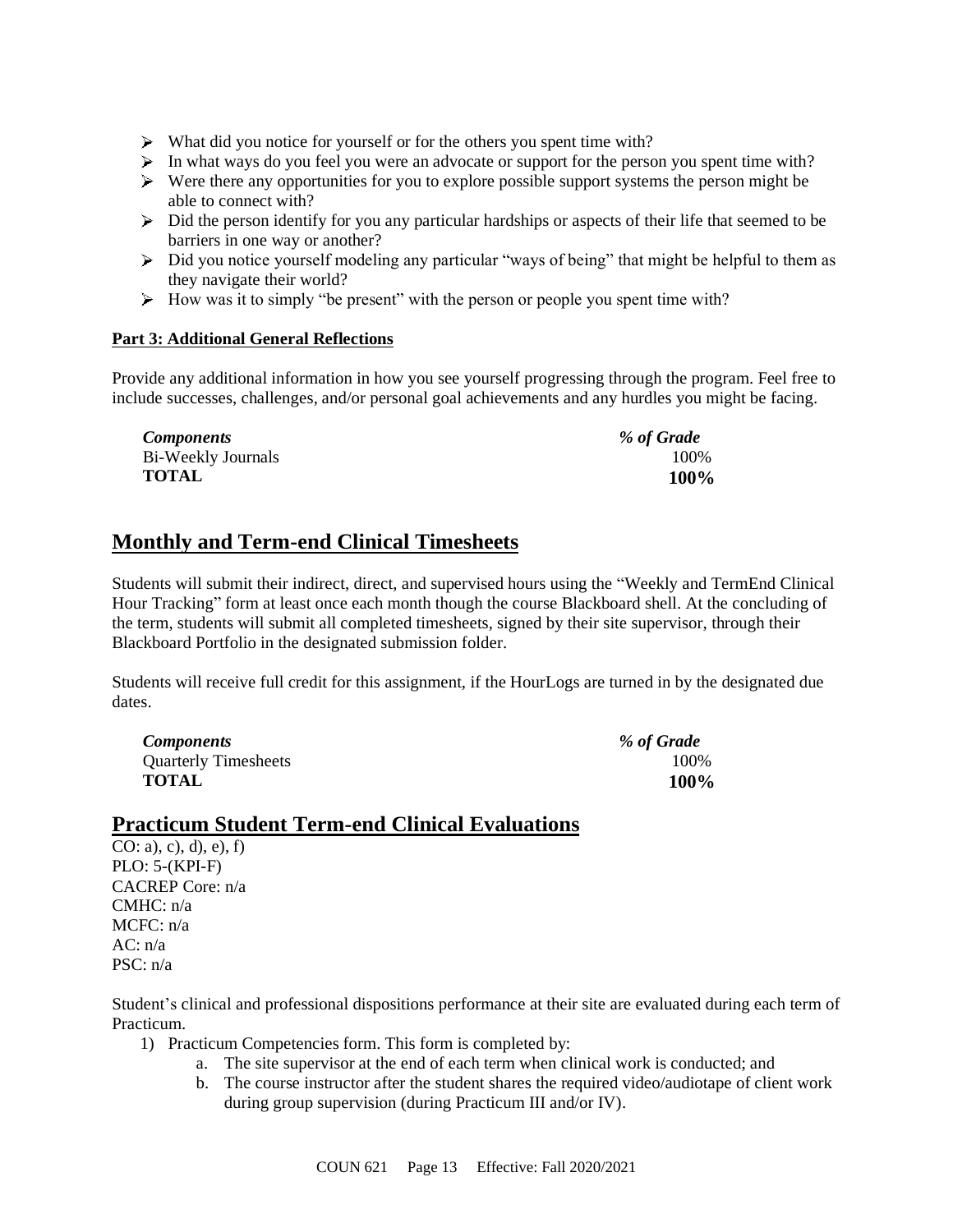2) Student Disposition Evaluation form. This form is completed by:

a. The site supervisor at the end of each term when clinical work is conducted; and

b. The course instructor at the end of each Practicum course term.

(Note: In order to pass practicum to advance to internship, students must demonstrate zero occurrences of problematic professional dispositions (any score of "1" on the Student Disposition Evaluation form)).

| <b>Components</b>                                               | % of Grade |
|-----------------------------------------------------------------|------------|
| Practicum Evaluation of Professional Dispositions and Behaviors | 100%       |
| TOTAL                                                           | 100%       |

## **Monthly and Term-end Social Justice Activity(ies) Timesheets**

Students will track their Social Justice Activity hours using the "Weekly and TermEnd Social Justice Hour Tracking" form at least once each month though the course Blackboard shell, even if not active in a SJ Activity. At the concluding of the term, students will submit all completed timesheets, signed by their site coordinator, through their Blackboard Portfolio in the designated submission folder.

Students will receive full credit for this assignment, if the HourLogs are turned in by the designated due dates.

| <b>Components</b>           | % of Grade  |
|-----------------------------|-------------|
| <b>Quarterly Timesheets</b> | 100%        |
| <b>TOTAL</b>                | <b>100%</b> |

## **Term-end Social Justice Activity(ies) Evaluations**

CO: n/a PLO: 5-(KPI-F) CACREP Core: n/a CMHC: n/a MCFC: n/a  $AC: n/a$ PSC: n/a

Student's professional dispositions performance at their Social Justice Activity site are evaluated at the end of their Practicum and/or Internship terms. Social Justice site coordinators are to use the Student Disposition Evaluation Form. This completed form must be fully signed and submitted at the end of each term in which the student is actively engaged in a Social Justice Activity.

| <b>Components</b>                                               | % of Grade  |
|-----------------------------------------------------------------|-------------|
| Practicum Evaluation of Professional Dispositions and Behaviors | 100%        |
| <b>TOTAL</b>                                                    | <b>100%</b> |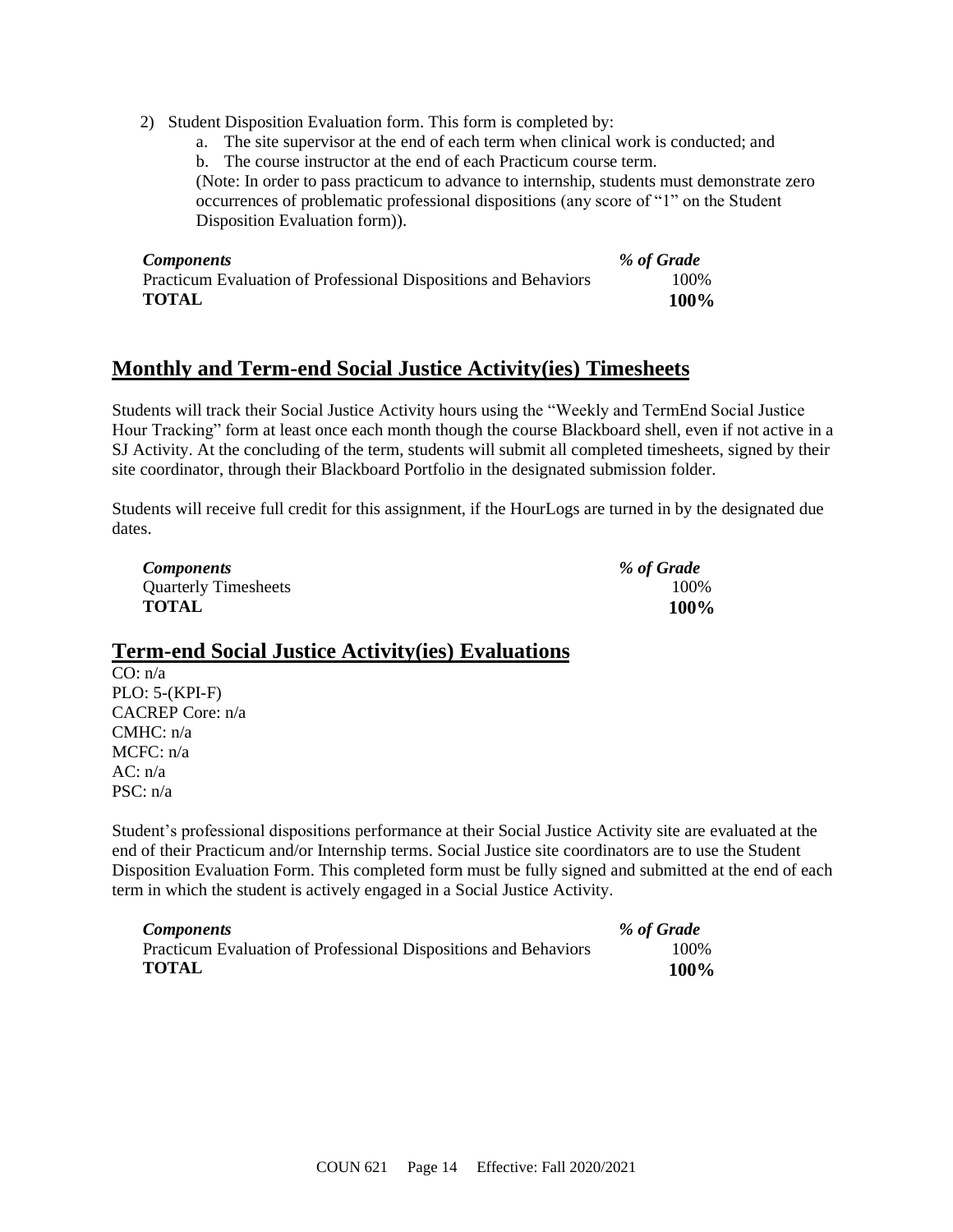# **COMPLETED REQUIREMENTS DURING PRACTICUM III AND/OR IV**

## **Video/Audio Case Presentation Demonstrating Basic Essential Counseling Skills**

Developing a coherent theoretical orientation requires in-session application, re-evaluation, and ongoing practice. Students are expected to video/audiotape their work with clients throughout the Practicum sequence. During Practicum III or Practicum IV (COUN 632 or COUN 633), students present a video/audio of their work with a client to demonstrate application of basic essential counseling skills.

The video/audio segment is expected to last 10-15 minutes. Students intentionally select the video/audio segment to demonstrate evidence of integration of basic essential counseling skills into practice. The student explains how their skills were used with the client, both in the selected segment and throughout the course of treatment. Students receive feedback from their instructor and peers. Students are to talk clearly about the application these skills, and justify the utility and effectiveness of such an approach with the client.

Students receive full credit for this assignment if they present a video/audio case, demonstrating their successful integration of the basic essential counseling skills within the established time frame, and are satisfactorily evaluated by the seminar leader.

| <i>Components</i>                               | % of Grade |
|-------------------------------------------------|------------|
| Video case presentation of theoretical approach | 100%       |
| <b>TOTAL</b>                                    | 100%       |

## **Evaluation of Site and Site Supervisor**

At the conclusion of the practicum experience, students will evaluate both the practicum site, and the practicum site supervisor. The student assesses the degree to which the site and site supervisor assisted them in developing competencies relative to the basic essential counseling skills. A form for each of these evaluations will be provided.

| <b>Components</b> | % of Grade       |
|-------------------|------------------|
| <b>TOTAL</b>      | 100 <sup>o</sup> |

| <b>Components</b> | % of Grade |
|-------------------|------------|
| <b>TOTAL</b>      | 100%       |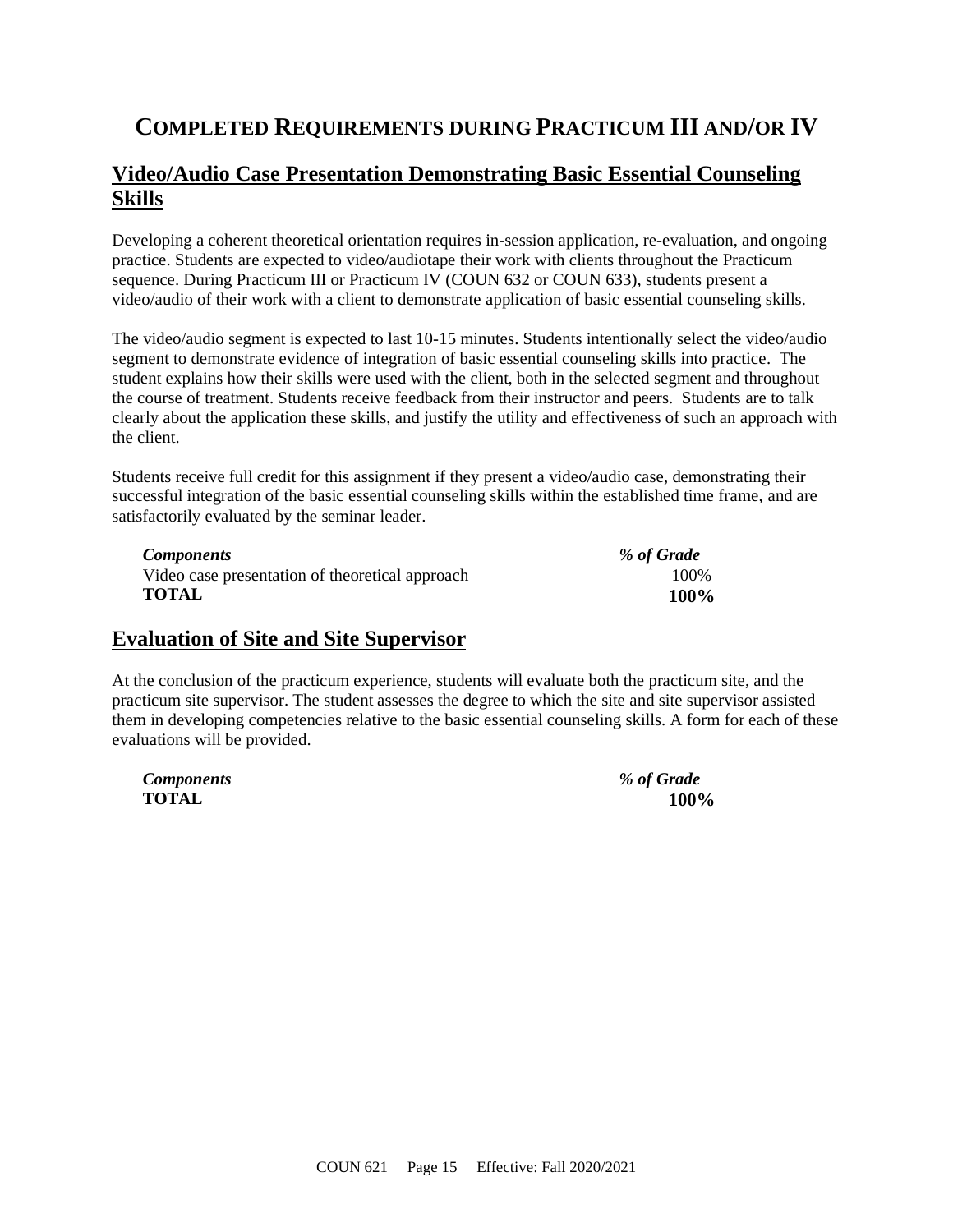# **ADDITIONAL REFLECTION PAPERS TOPICS**

Throughout the practicum year-long sequence, various topics will be covered. After each covered topic, students will be required to write a reflection paper from this discussion and/or required reading and submit it through the specified submission folder in their Blackboard Portfolio. These short one to three page papers must be professionally written incorporating APA standards. A Reflection Paper Template will be supplied for these papers through Blackboard in each Practicum course.

## **Required Course reflection topics throughout the Practicum four term sequence:**

- 1. Website and Allen, V. B. (1986) related to the History of the Counseling Profession and Ethics.
- 2. Professional ethical and legal clinical issues (relevant to specialty areas: CMHC, MCFC, AC, PSC)
- 3. Suicide assessment/prevention (handouts)
- 4. Social Justice related issues including ethics (review Courtland, C. (2018).
- 5. Client and profession advocacy issues (review Courtland, C. (2018).
- 6. Competency, licensing, and certification related issues (all specialty areas)
- 7. Clinical documentation
- 8. Trauma and abuse related issues
- 9. Wellness activities
- 10. Post-degree specialty counseling areas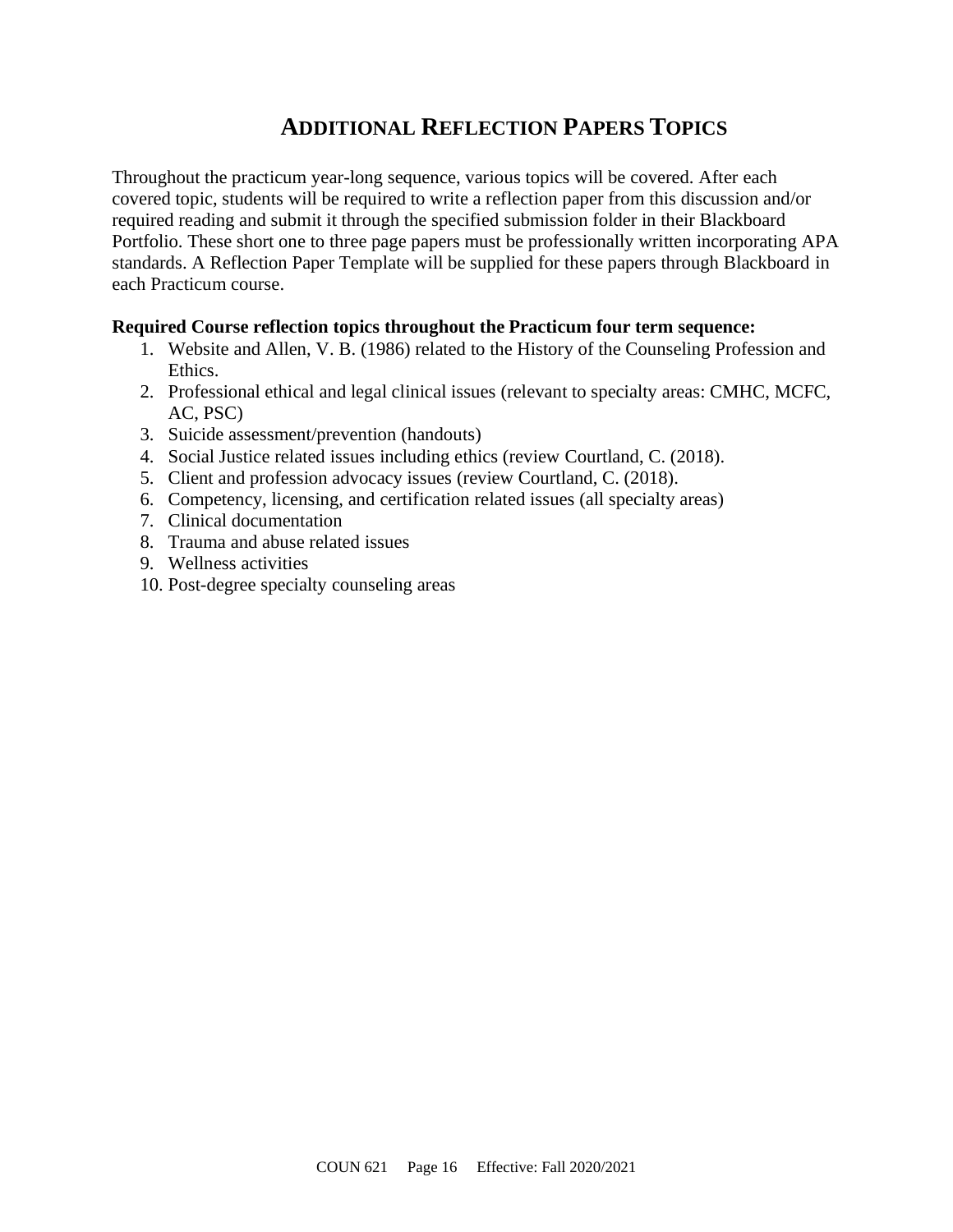# **COURSE POLICIES**

### **Late Assignments**

Per Division of Arts and Sciences policy, graduate students are required to submit all assignments by the due dates stated in the syllabus. A late assignment is one that is submitted after the due date and time or after any extension has expired.

If circumstances prevent a student from meeting the due date, the student is obliged to contact the instructor and request an extension at least 48 hours prior to the date the assignment is due. Emergency situations will be considered on a case-by-case basis. Being busy, pressured with outside work, or having competing academic commitments are not valid reasons to grant extensions. A student who receives an extension in advance of the due date and abides by the agreement with the instructor is not subject to late penalties.

Without prior arrangement with the instructor, students who submit assignments late will receive a 5 percent deduction in grade each day or part of the day that the assignment is late. For example, if the assignment is submitted two days late, 10 percent of the grade will be deducted.

Coursework received after one week (seven days) will not be graded and will receive a zero grade.

#### OVERVIEW:

- o All assignments are expected to be turned in on time
- $\circ$  5% of the overall grade for the assignment will be deducted each day the paper is late up to 7 days
- o No paper will be accepted 7 days after due date
- o Agreements must be made with the course instructor 48 hours prior to due date for assignment if an exception is to be made

### **Participation**

As future counselors, you are expected to behave in a professional and ethical manner during class time. Students who are unfamiliar with ethical responsibilities are required to review the American Counseling Association's most recent Code of Ethics. This will be made available on request.

With regard to electronic devices: cell phones are to be turned off and texting is not allowed during class time. If you are on call or expecting an emergency phone call, please step out of the classroom in order to respond. Computers are to be used for class-related assignments or note taking only. If they are used for other purposes (i.e., social communication), students will be asked to leave class.

### **Professional Writing**

Assignments require error-free writing that uses Standard English conventions and logical flow of organization to address topics clearly, completely, and concisely. CityU requires the use of APA style.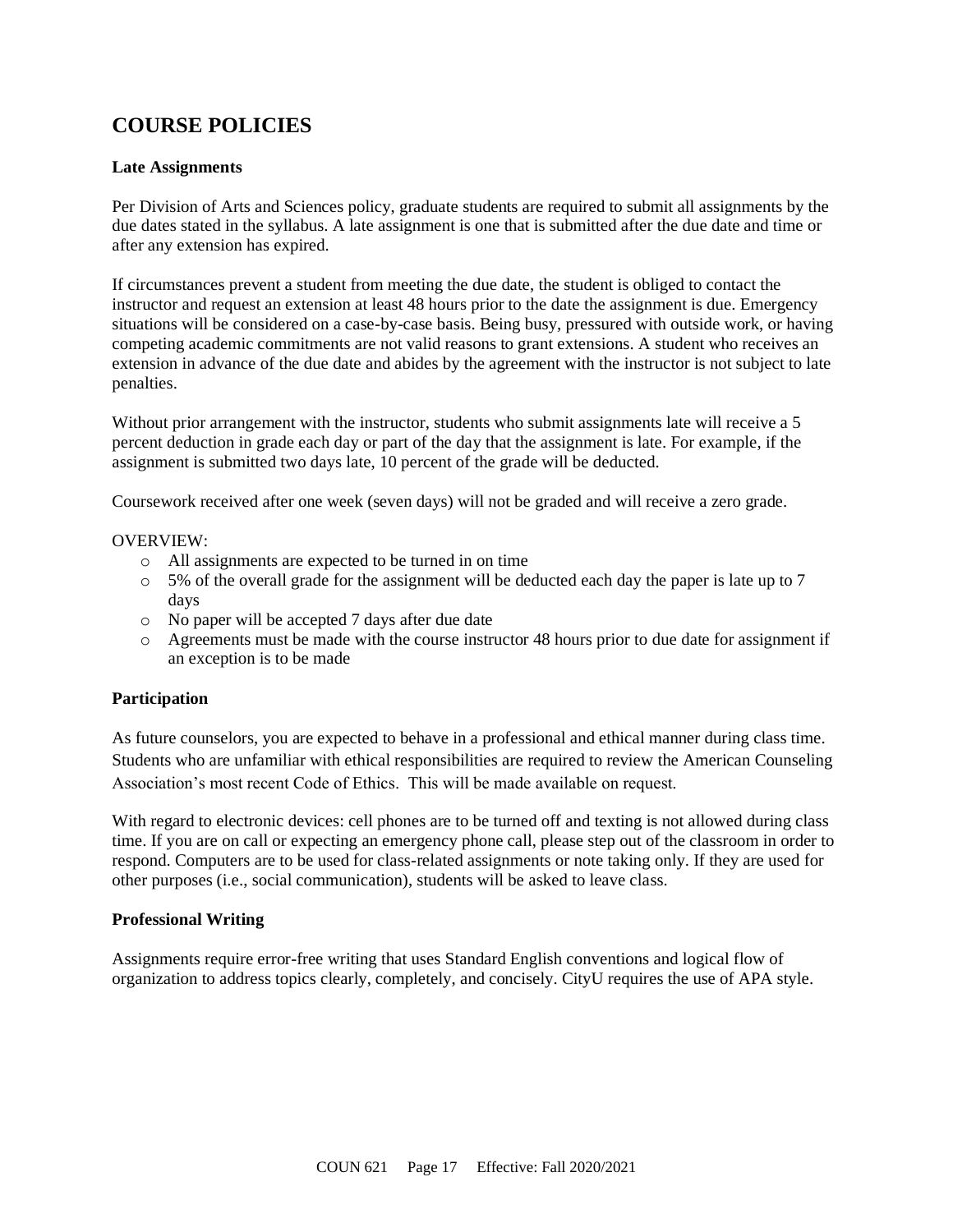# **UNIVERSITY POLICIES**

You are responsible for understanding and adhering to all of City University of Seattle's academic policies. The most current versions of these policies can be found in the [University](https://www.cityu.edu/catalog/)  [Catalog](https://www.cityu.edu/catalog/) that is linked from the CityU Web site.

#### **Non-Discrimination & Prohibition of Sexual Misconduct**

City University of Seattle adheres to all federal, state, and local civil rights laws prohibiting discrimination in employment and education. The University is committed to ensuring that the education environment is bounded by standards of mutual respect and safety and is free from discriminatory practices.

In the U.S., the University is required by Title IX of the Education Amendments of 1972 to ensure that all of its education programs and activities do not discriminate on the basis of sex/gender. Sex include sex, sex stereotypes, gender identity, gender expression, sexual orientation, and pregnancy or parenting status. Sexual harassment, sexual assault, dating and domestic violence, and stalking are forms of sex discrimination, which are prohibited under Title IX and by City University of Seattle policy. City University of Seattle also prohibits retaliation against any person opposing discrimination or participating in any discrimination investigation or complaint process internal or external to the institution. Questions regarding Title IX, including its application and/or concerns about noncompliance, should be directed to the Title IX Coordinator. For a complete copy of the policy or for more information, visit <https://my.cityu.edu/titleix> or contact the Title IX Coordinator.

In Canada, in compliance with the British Columbia Human Rights Code, the Alberta Human Rights Act, WorksafeBC, and the Workers' Compensation Board of Alberta, the University believes that its environment should at all times be supportive and respectful of the dignity and self-esteem of individuals. Discrimination, harassment and bullying conduct, whether through person to person behaviour or via electronic communications such as email or social media is not acceptable and will not be tolerated. As an educational institution, it is our responsibility to cultivate an environment of excellence, equity, mutual respect and to recognize the value and potential of every individual. The University will take all necessary steps to meet or exceed the requirements of the law to prevent discrimination, harassment and bullying. The Respectful Workplace Policy for the prevention of discrimination, harassment and bullying policy and procedure can be found at <https://www.cityu.edu/discover-cityu/about-cityu/> under the Policies section or at <https://www.cityuniversity.ca/about/>.

#### **Religious Accommodations**

City University of Seattle has a policy for accommodation of student absences or significant hardship due to reasons of faith or conscience, or for organized religious activities. The University's policy, including more information about how to request an accommodation, is available in the University Catalog and on the my.cityu.edu student portal. Accommodations must be requested by the 20% mark of this course (e.g. day 14 of a ten-week course, day 7 of a 5-week course) using the Religious Accommodations Request Form found on the student dashboard in the my.cityu.edu student portal.

### **Academic Integrity**